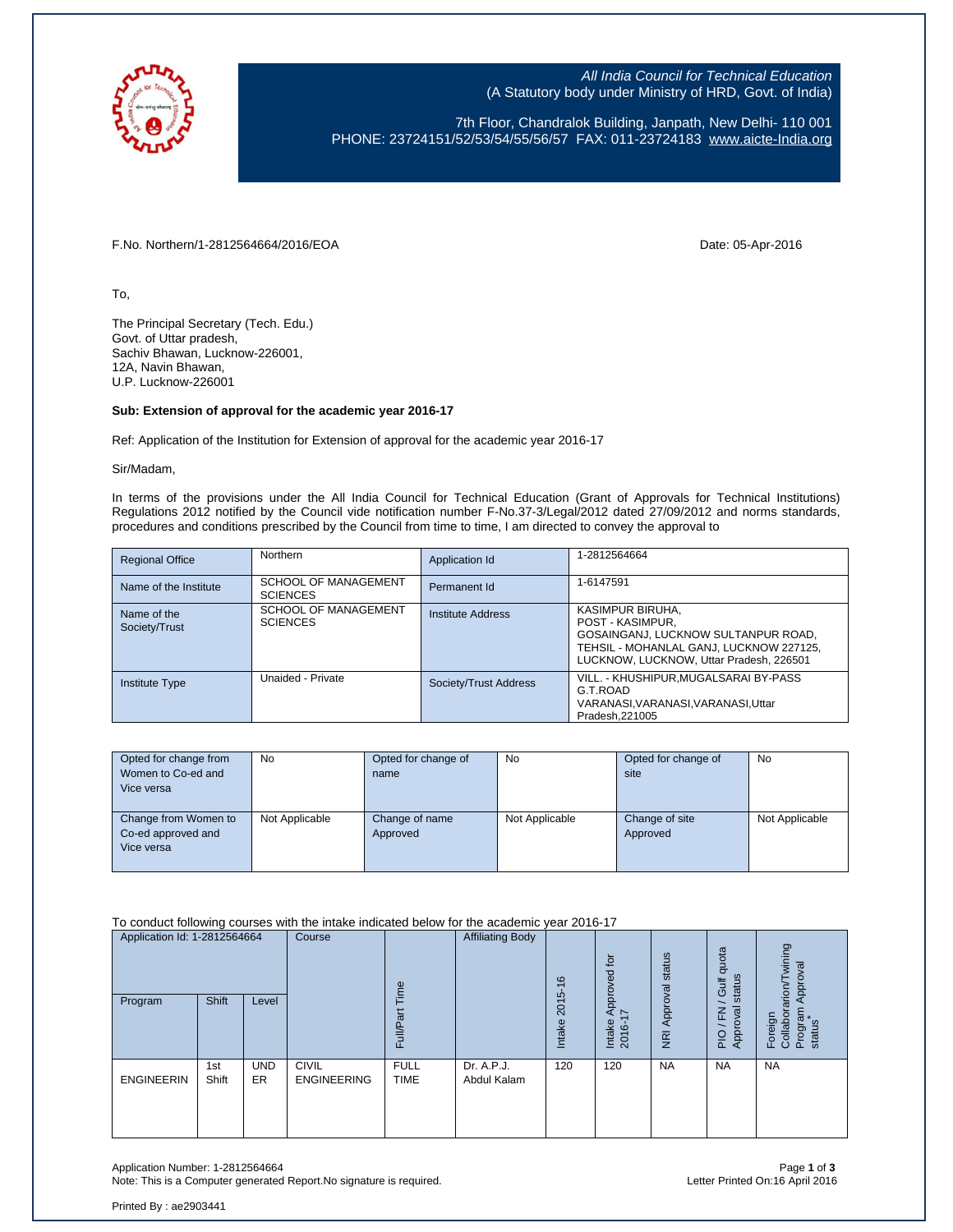

## All India Council for Technical Education (A Statutory body under Ministry of HRD, Govt. of India)

7th Floor, Chandralok Building, Janpath, New Delhi- 110 001 PHONE: 23724151/52/53/54/55/56/57 FAX: 011-23724183 [www.aicte-India.org](http://www.aicte-india.org/)

| <b>G AND</b><br><b>TECHNOLO</b><br>GY                      |                          | <b>GRA</b><br><b>DUA</b><br>TE                                    |                                                                             |                            | Technical<br>University,<br>Uttar Pradesh,<br>Lucknow                              |     |     |           |           |           |
|------------------------------------------------------------|--------------------------|-------------------------------------------------------------------|-----------------------------------------------------------------------------|----------------------------|------------------------------------------------------------------------------------|-----|-----|-----------|-----------|-----------|
| <b>ENGINEERIN</b><br>G AND<br><b>TECHNOLO</b><br>GY        | 1st<br>Shift             | <b>UND</b><br>ER<br>GRA<br><b>DUA</b><br><b>TE</b>                | <b>COMPUTER</b><br><b>SCIENCE AND</b><br><b>ENGINEERING</b>                 | <b>FULL</b><br><b>TIME</b> | Dr. A.P.J.<br>Abdul Kalam<br>Technical<br>University,<br>Uttar Pradesh,<br>Lucknow | 60  | 60  | <b>NA</b> | <b>NA</b> | <b>NA</b> |
| <b>ENGINEERIN</b><br><b>G AND</b><br><b>TECHNOLO</b><br>GY | 1st<br>Shift             | <b>UND</b><br>ER<br>GRA<br><b>DUA</b><br><b>TE</b>                | <b>ELECTRICAL</b><br><b>AND</b><br><b>ELECTRONICS</b><br><b>ENGINEERING</b> | <b>FULL</b><br><b>TIME</b> | Dr. A.P.J.<br>Abdul Kalam<br>Technical<br>University,<br>Uttar Pradesh,<br>Lucknow | 60  | 60  | <b>NA</b> | <b>NA</b> | <b>NA</b> |
| <b>ENGINEERIN</b><br><b>G AND</b><br><b>TECHNOLO</b><br>GY | 1st<br>Shift             | <b>UND</b><br>ER<br>GRA<br><b>DUA</b><br>TE                       | <b>ELECTRONICS</b><br>&<br><b>COMMUNICATI</b><br>ON ENGG                    | <b>FULL</b><br><b>TIME</b> | Dr. A.P.J.<br>Abdul Kalam<br>Technical<br>University,<br>Uttar Pradesh,<br>Lucknow | 60  | 60  | <b>NA</b> | <b>NA</b> | <b>NA</b> |
| <b>ENGINEERIN</b><br><b>G AND</b><br><b>TECHNOLO</b><br>GY | 1st<br>Shift             | <b>UND</b><br>ER<br>GRA<br><b>DUA</b><br>TE                       | <b>MECHANICAL</b><br><b>ENGINEERING</b>                                     | <b>FULL</b><br><b>TIME</b> | Dr. A.P.J.<br>Abdul Kalam<br>Technical<br>University,<br>Uttar Pradesh,<br>Lucknow | 120 | 120 | <b>NA</b> | <b>NA</b> | <b>NA</b> |
| <b>ENGINEERIN</b><br><b>G AND</b><br><b>TECHNOLO</b><br>GY | 2 <sub>nd</sub><br>Shift | DIPL<br><b>OMA</b>                                                | <b>CIVIL</b><br><b>ENGINEERING</b>                                          | <b>FULL</b><br><b>TIME</b> | Board of<br>Technical<br>Education,<br>Lucknow                                     | 60  | 60  | <b>NA</b> | <b>NA</b> | <b>NA</b> |
| <b>ENGINEERIN</b><br><b>G AND</b><br><b>TECHNOLO</b><br>GY | 2nd<br>Shift             | <b>DIPL</b><br><b>OMA</b>                                         | <b>MECHANICAL</b><br><b>ENGINEERING</b>                                     | <b>FULL</b><br><b>TIME</b> | Board of<br>Technical<br>Education,<br>Lucknow                                     | 120 | 120 | <b>NA</b> | <b>NA</b> | <b>NA</b> |
| MANAGEME<br>NT                                             | 1st<br>Shift             | POS<br>T.<br>GRA<br><b>DUA</b><br><b>TE</b>                       | <b>MASTERS IN</b><br><b>BUSINESS</b><br><b>ADMINISTRATI</b><br>ON           | <b>FULL</b><br><b>TIME</b> | Dr. A.P.J.<br>Abdul Kalam<br>Technical<br>University,<br>Uttar Pradesh,<br>Lucknow | 120 | 120 | <b>NA</b> | <b>NA</b> | <b>NA</b> |
| MANAGEME<br><b>NT</b>                                      | 1st<br>Shift             | POS<br>T.<br>GRA<br><b>DUA</b><br>TE<br><b>DIPL</b><br><b>OMA</b> | <b>POST</b><br><b>GRADUATE</b><br><b>DIPLOMA IN</b><br>MANAGEMENT           | <b>FULL</b><br><b>TIME</b> | None                                                                               | 60  | 60  | <b>NA</b> | <b>NA</b> | <b>NA</b> |

Application Number: 1-2812564664 Page **2** of **3** Note: This is a Computer generated Report.No signature is required. Letter Printed On:16 April 2016